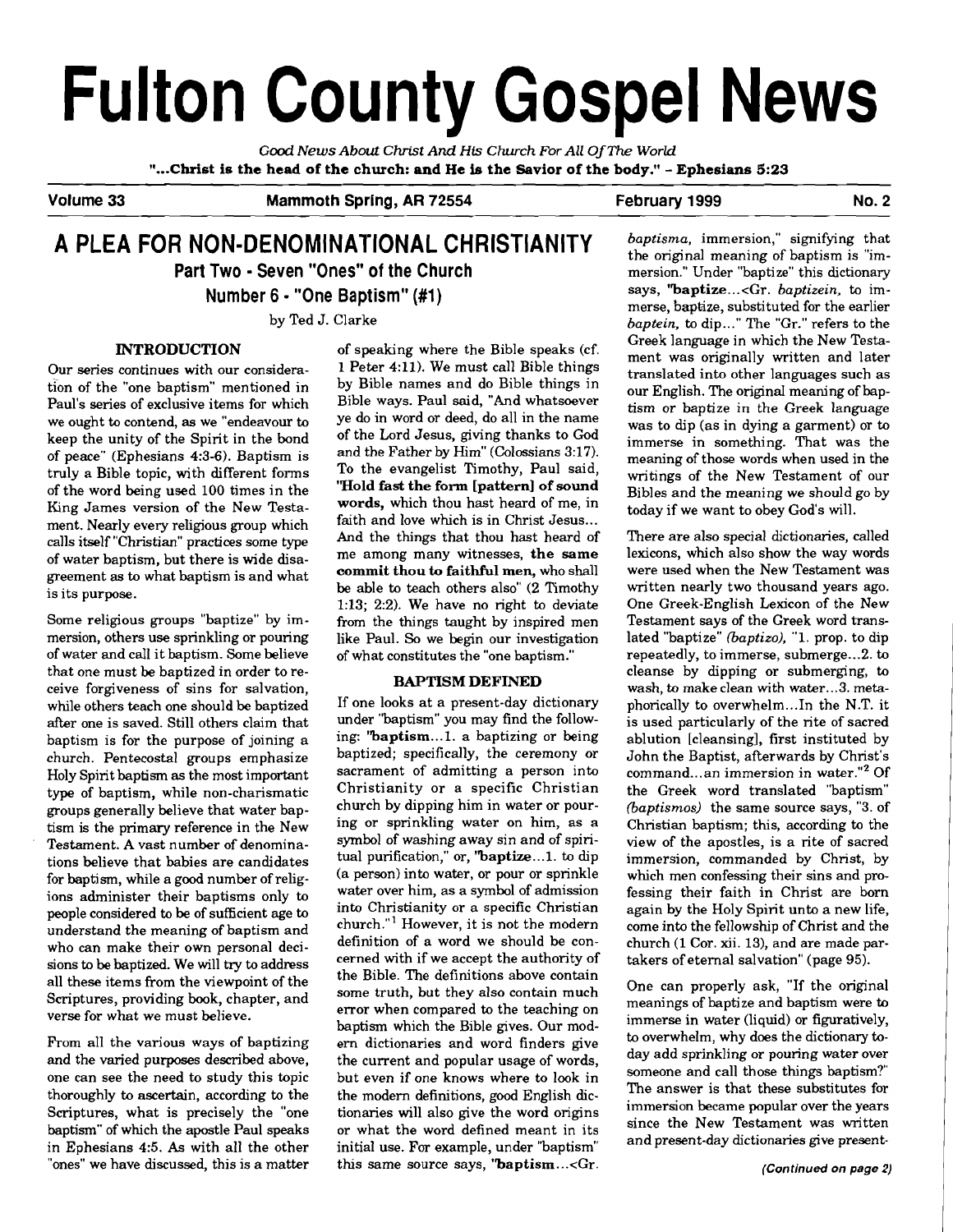# **FULTON COUNTY GOSPEL NEWS USPS Publication** # **21** 1780

... is a Periodical publication issued monthly by the Church of Christ at Third and Bethel (P.O. Box 251). Mammoth Spring, **AR** 72554-0251. **POSTMASTER:** Please mail all changes of address to the above address.

FCGN is mailed free of charge to any who care to receive it. We will be happy to add any names to the regular mailing list. **If**  you send in **a** name we must have a complete address, including number and street name. or **R.R.** or **HCR** number, plus **box** number, or **a** P.O. Box number and the **hTNE DIGIT**  ZIP **CODE.** This paper is supported by vol**untary** contributions **for** which we are grateful. Financial information **will** be furnished upon request. *Mail all* **address corrections or manuscripts to:** 

# **FULTON COUN7Y GOSPEL NEWS**  P. 0. **Box** <sup>251</sup>

*Mammoth* **Spring,** *AR* 72554

| E-Mail  tedjc@centuryinter.net |
|--------------------------------|

# **(Continued from page 1)**

day popular usage of the words. However, our concern must be for what God meant when Christ commanded baptism and He inspired the apostles to do the same. If Jesus and the New Testament meant "immersion" two thousand years ago, and we have shown that is the case, then, since we are to preach the same things today until Christ returns, we must observe baptism by immersion. That is the meaning of the word and there is no other way to immerse than to immerse. Sprinkling and pouring are different actions and cannot be properly substituted for immersion, just like one cannot "walk" by "flying" nor "inhale" by "exhaling."

# **BAPTISM AND BIBLE TRANSLATIONS**

You will notice that none of the popular English translations of the Bible today use the words "immerse or immersion" in those passages from the Greek New Testament which speak of *baptizo* or *baptisma.* Instead, the translators of English Bibles, from at least the King James version of A.D. 1611 onward, have anglicized the Greek words to make them have English forms. The Greek *baptisma* became, the English word "baptism," and the Greek *baptizo* became the English "baptize." The problem is that  $\sum_{n=1}^{\infty}$  the best men (cf. John 3:29-30). doing such is not the true process of Why did the translators of all popular translation of one language to another, versions use "baptize" in place of the more

where one takes the word from the source language (like Greek) and gives it an equal or equivalent meaning in the target language (like English). For example, in Matthew 28:19 the King James text has Christ giving His apostles the Great Commission, saying, *"Go* ye therefore, and teach all nations, baptizing them in the name of the Father, and of the Son, and of the Holy Ghost." If this verse had been properly translated from the Greek into the English language it would have said, "Go ye therefore, and teach all nations, **immersing** them in the name of the Father, and of the Son, and of the Holy Ghost." In Acts 2:38, where Peter preached the first gospel sermon of salvation in the name of Christ, a proper translation would have had Peter say, "Repent, and be **immersed** every one of you in the name of Jesus Christ for the remission of sins, and ye shall receive the gift of the Holy Ghost," in place of the King James' "Repent, and be baptized every one of you..." This is not just a problem with the King James version, but all the popular Bibles in the English language.

Around 1850 some Baptist groups organized the American Bible Union, with the translation of the complete New Testament published in a single edition in 1865. "It used the word 'immerse' throughout where the Authorized Version had 'baptize."<sup>3</sup> (The "Authorized version" is another designation for the King James version, which was authorized by England's king of the same name.) The American Bible Union project ran low on funds, but in 1912 the complete Bible appeared under the title, **The Holy Bible-An Improved Edition.** The "final edition employs the double rendering, 'baptize (immerse)' wherever this rite is mentioned."<sup>4</sup> The version did not gain wide acceptance and Baptist groups ended up not liking the version anyway, since, in effect, it removed the name "Baptist" From the Scriptures, thus eliminating the idea of the Baptist Church. "John the Baptist" in the new translation became "John the Immerser," which is really quite accurate but was not well accepted. John, whether you call him "the Baptist" or "the Immerser," never intended for Christ's church to be named after him. The church is the bride of Christ the Groom, not John the Baptist, who was the best man or friend of the groom. Brides wear the names of their grooms, not the names of<br>the best men (cf. John 3:29-30).

literal "immerse"? At the time of the translating of the King James version, the emerging Rotestant religious groups had adopted the practice of infant baptism (sprinkling and pouring and calling it baptism), which had gained ascendancy under Roman Catholic rule. Even though England broke away from Catholic rule and formed the Church of England, they held on to many of the Catholic practices. While immersion was not denied to be the original intent of Scripture, it was felt that sprinkling or pouring water was acceptable and much more convenient. Thus, "baptism" has come to have those additional meanings for many, which allows for immersion of a candidate in water, but includes as well sprinkling or pouring water on the person desiring to be baptized.

It is true that a translation of the Bible today, which had "immerse" or "immersion" (in place of "baptize" and "baptism"), would be an improved and more accurate translation. However, you are not likely to see such an effort because of the desire of many to mistakenly keep promoting sprinkling and pouring as ways to baptize. Making Bibles has always been a very expensive proposition. Translations of the Bible today are made with large target groups in mind, knowing that any translation made must sell in vast quantities in order to make money. "Baptism" has been a disputed area in Bible translations in England and America for hundreds of years. Likely, no one is going to the expense to print a Bible translation which excludes the millions of people who believe in sprinkling or pouring as a type of baptism, even though those actions do not meet the original meaning of baptism in the New Testament. Even though the original greek words for immersion are not properly translated into our English Bibles, one can still demonstrate that the New Testament demands the meaning of immersion to fulfill this act commanded by the Lord and His apostles. (to be continued)

# **ENDNOTES**

**Webster'e New World Dictionary of the American Language, ed., David B. Guralink. New York: Williams Collins Publishers, 2nd College Edition, 1980.** 

**The New Thayer'e Greek-English Lexicon, Joseph Henry Thayer. Lafayette, IN: AP** & **A, 1979, p. 94-95.** 

**The Ancestry of Our English Bible, Ira M.**  Price. **New York: Harper** & **Brothers, Publishers, 3rd revised ed by William Irwin** & **Allen Wikgren, 1956, pp. 293-294.**  ' **Ibid., p. 294.**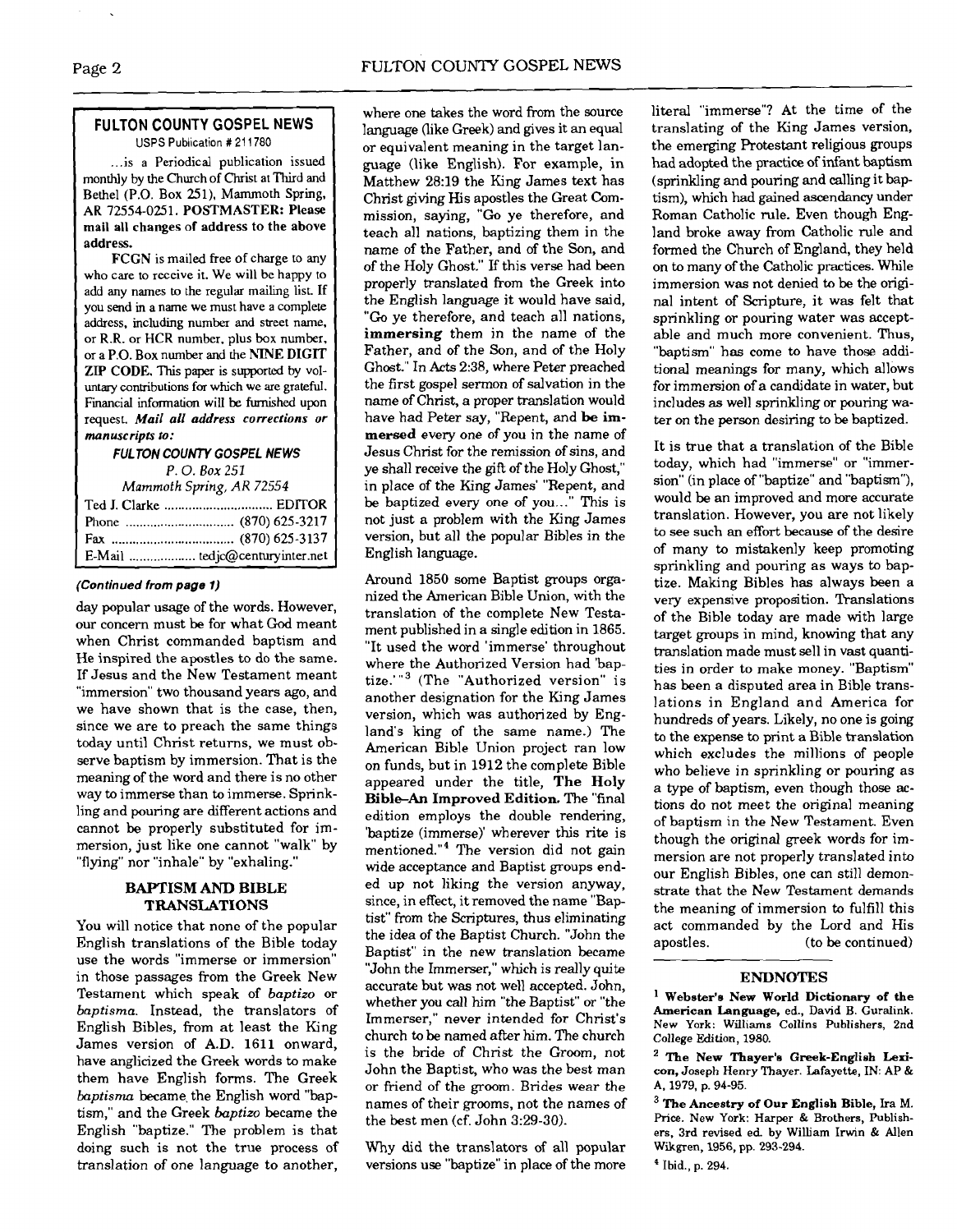# **WHY SHOULD WE BE INVOLVED IN THE LORD'S WORK?**

**by** Jerry **W.** Joseph

Paul declared in 1 Corinthians 15:58, *"Therefore, my beloved brethren, be ye steadfast, unmovable, always abounding in the work of the Lord, forasmuch as ye know that your labor is not in vain in the Lord."* Every child of God has the obligation and privilege to be actively involved in the Lord's work. Let us notice some reasons why we should be involved in the work of the Lord.

**(1) TO BE PLEASING TO GOD.** God commands us, as a part of His will, to be active, to abound in His work (1 Corinthians 15:58). Every child of God should have the desire to please God. It is only by doing the will of God that we can please Him (Matthew 7:21).

**(2) BECAUSE IT IS GOOD.** No spiritually minded Christian will deny this. If it is good to be involved in the Lord's work, and it is, then we must be involved. To fail to do so is wrong (James 4:17). It is always good to do what the Lord says!

**(3) BECAUSE OF OUR LOVE.** One way in which we can demonstrate our love for God is by being involved in His work (1 John 5:2-3). A genuine love always demonstrates itself!

**(4) BECAUSE IT IS GOD-LIKE.** God got involved in our lives! (John 3:16; Romans 58). If God had chosen not to be involved in our lives, just where would we be today!

**(5) BECAUSE IT IS CHRIST-LIKE.** Christ was willing to get involved in our lives to the point of giving himself (Philippians 2:5-8). He served, sacrificed for our benefit. Let us show our appreciation by getting involved in the Lord's work.

**(6) BECAUSE OF OUR INFLUENCE.** If we are to have a good influence upon others we must be involved in good works (Matthew 516). We are commanded to *'provoke one another unto love and good works"*  (Hebrews 10:24).

**(7) TO HELP THE CONGREGATION.** For a congregation to grow and become stronger in the Lord it takes involvement by the members. Every child of God has to get involved!

**(8) TO HELP OTHERS.** People in sin need to hear the gospel of Christ (Matthew 28:18-20; Romans 1:16-17; 2 Thessalonians 1:7-9). There are those who have become unfaithful that need to be restored (Galatians 6:1-2; James 5:19-20). Others need to be helped physically (Galatians 6:lO). If we don't get involved there are people who are not going to be helped spiritually or physically.

**(9) TO HELP OURSELVES.** We will not grow as we should without active service (1 Peter 2:2: 2 Peter 1:5-12: 2 Peter 3:18).

**(10) BECAUSE OF THE IMPORTANCE OF THE LORD'S WORK.** Is there a greater work? There is no greater work than the work of the Lord (1 Corinthians 15:58).

**(11) BECAUSE WE MUST WISELY USE OUR TIME.** Is there a better way to use our time? If so, what is it? (Ephesians  $5:16$ ).

**(12) BECAUSE WE MUST WISELY USE OUR TALENTS.** God has blessed each one of us with abilities, talents. Instead of just using them for our own personal use, God wants us to use them in service to Him (Matthew 25:14-30).

**(13) BECAUSE THERE IS JOY IN SERVING GOD.**  When we become involved in the Lord's work there is going to be joy in our lives. We will rejoice because we are able to serve Him. We will rejoice in knowing that our work for Him is not going to be in vain (1 Corinthians 15:58).

**(14) BECAUSE THE DEVIL IS INVOLVED IN HIS WORK.** *"Be sober, be vigilant; because your adversary the devil, as a roaring lion, walketh about, seeking whom he may devour."* (1 Peter 5:8). **As** long as the Devil stays busy in his work, we must be active in the Lord's work.

**(15) TO GUARD AGAINST APOSTASY.** We can become unfaithful to God (1 Corinthians 10:12; Galatians 5:4; James 5:19-20). But by becoming involved in the Lord's work, we are helping to prevent this from happening to us (2Peter 1:5-12).

**(16) BECAllSE WE ARE TAKING ADVANTAGE OF OUR OPPORTUNITIES.** *"As* **we** *have therefore opportunity, let us do good unto all men, especially unto them who are of the household of faith"* (Galatians 6:lO). God has given us opportunities to do good. By getting involved in the Lord's work we are taking advantage of those opportunities.

**(17) BECAUSE OF 'THE CONSEQUENCES OF NOT GETTING INVOLVED.** The lost will not be saved. The erring will not be restored. Those with physical needs will not be helped. The congregation will not progress. We as individual Christians will not become spiritually mature.

**(18) BECAUSE THE JUDGMENT DAY IS COM-ING.** Paul said, *"Wherefore we labor, that, whether present or absent, we may be accepted of him. For we must all appear before the judgment seat of Christ; that every one may receive the things done in his body, according to that he hath done, whether it be good or bad"* (2 Corinthians 5:9-10). On the judgment day we will give account of the things we have done. How tragic it will be to stand before God on that day knowing that we had not been involved in His work (Romans 14:12).

**(19) BECAUSE WE WANT TO GO TO HEAVEN AND NOT TO HELL.** At the judgment we will either go into "everlasting punishment" or "life eternal" (Matthew 25:46). Heaven or hell will be our eternal home. For those who have obeyed the gospel and have faithfully served, how good it will be to hear the Lord say at the judgment: *"Well done, good and faithful servant; thou hast been faithful over a few things, I will make thee ruler over many things; enter thou into the joy of thy lord"* (Matthew 25:23).

**(20) BECAUSE WE HAVE NO REASON NOT TO!**  We may have hundreds of excuses for not being involved in the Lord's work, but we do not have one reason. God will not accept our excuses!

> 515 Church Street Tiptonville, TN 38079

# **JESUS: THE MASTER**

by James Burns

Jesus was the master of every situation which confronted him. He was the master at being in control.

When he came to be baptized by John the Baptist, he was not "responding" to John's preaching. Jesus came to the Jordan River with the intent of being baptized. John was even reluctant to baptize him, saying, "I have need to be baptized by you." Although John was doing the baptizing, Jesus was in charge of his own baptism. (Matthew 3:13-17)

Jesus often encountered antagonistic questioners whose goal was to entrap him. Repeatedly he turned their schemes against them. Read Matthew 22:15-46 to see the masterful way he dealt with dificult questions. Another example is his treatment of the woman taken in adultery and her accusers. He knew exactly how to handle the situation. (John 8:l-11).